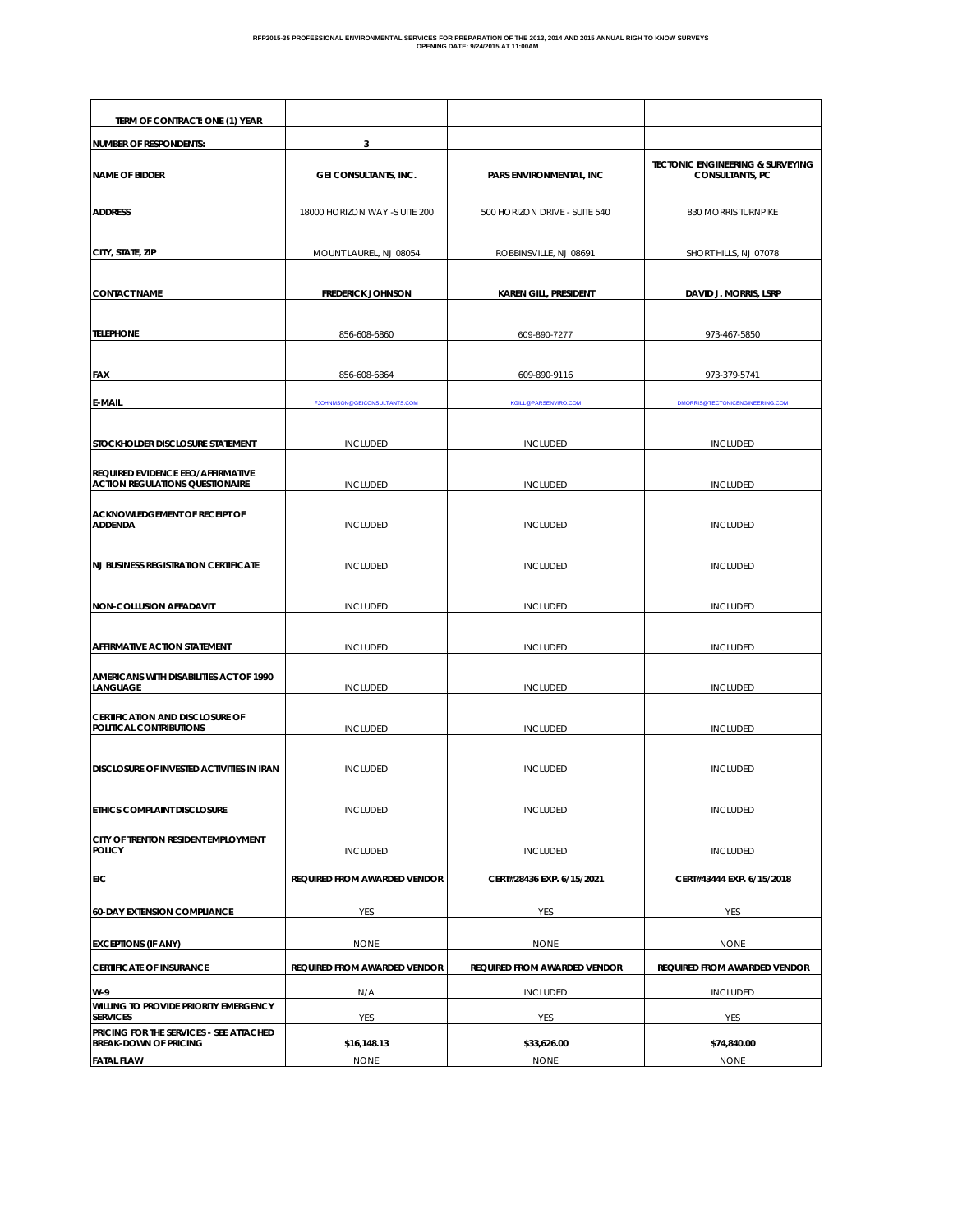### GEI CONSULTANTS, INC. 18000 Horizon Way, Suite 200 Mt. Laurel, New Jersey, 08056

PROJECT NAME: **Site Address** Client Contact/ Owner: **TASK NAME: Regulatory Body:** 

**COST ESTIMATE TABLE** City of Trenton - RTK Surveys Multiple Locations throughout Trenton City of Trenton Right-to-Know Surveys **NJDOH** 

|                                       |      |                 |       | Item 1                                               |                |       | Item 2           |                                  |       | Item 3                                               |                |       | Item 4        |                 |                          |                                            |
|---------------------------------------|------|-----------------|-------|------------------------------------------------------|----------------|-------|------------------|----------------------------------|-------|------------------------------------------------------|----------------|-------|---------------|-----------------|--------------------------|--------------------------------------------|
|                                       |      |                 |       | Preparation and submittal of the<br>2013 RTK Surveys |                |       | 2014 RTK Surveys | Preparation and submittal of the |       | Preparation and submittal of the<br>2015 RTK Surveys |                |       | Reimbursables |                 |                          |                                            |
| <b>Billing Category</b>               |      | Billing<br>Rate | Hours | <b>Units</b>                                         | Cost           | Hours | <b>Units</b>     | Cost                             | Hours | Units                                                | Cost           | Hours | Units         | Cost            | Labor<br><b>Hours</b>    | Total<br><b>Estimated</b><br><b>Budget</b> |
| Personnel                             |      |                 |       |                                                      |                |       |                  |                                  |       |                                                      |                |       |               |                 |                          |                                            |
| Title                                 | Name |                 |       |                                                      |                |       |                  |                                  |       |                                                      |                |       |               |                 |                          |                                            |
| Senior Consultant Grade 8             |      | \$185           | 1.0   |                                                      | \$185          | 0.5   |                  | \$93                             | 0.5   |                                                      | \$93           |       |               | 50              | 2.0                      | 370.00                                     |
| Senior Professional Grade 7           |      | \$185           |       |                                                      | \$0            |       |                  | SO                               |       |                                                      | 50             |       |               | SO              | $\sim$                   | $\sim$                                     |
| Senior Professional Grade 6           |      | \$140           |       |                                                      | \$0            |       |                  | SO                               |       |                                                      | \$0            |       |               | \$0             | $\overline{\phantom{a}}$ | $\sim$                                     |
| Senior Professional Grade 5           |      | \$140           |       |                                                      | \$0            |       |                  | SO                               |       |                                                      | \$0            |       |               | \$0             | $\sim$                   | $\sim$                                     |
| Project Professional Grade 4          |      | \$95            |       |                                                      | 50             |       |                  | \$0                              |       |                                                      | 50             |       |               | \$0             | <b>THE</b>               | $\sim$                                     |
| Project Professional Grade 3          |      | \$95            | 20.0  |                                                      | \$1,900        | 20.0  |                  | \$1,900                          | 35.0  |                                                      | \$3,325        |       |               | SO              | 75.0                     | 7,125.00                                   |
| Staff Professional Grade 2            |      | \$70            | 30.0  |                                                      | \$2,100        | 30.0  |                  | \$2,100                          | 63.0  |                                                      | \$4,410        |       |               | SO              | 123.0                    | 8,610.00                                   |
| Staff Professional Grade 1            |      | \$70            |       |                                                      | S <sub>0</sub> |       |                  | \$0                              |       |                                                      | S <sub>0</sub> |       |               | SO              | $\overline{a}$           | $\sim$                                     |
| Technician                            |      | \$70            |       |                                                      | 50             |       |                  | \$0                              |       |                                                      | SO             |       |               | SO <sub>2</sub> | $\sim$                   | $\sim$                                     |
| Drafter                               |      | \$70            |       |                                                      | SO             |       |                  | S <sub>0</sub>                   |       |                                                      | SO             |       |               | SO              | $\sim$                   | $\sim$                                     |
| Support I                             |      | \$70            |       |                                                      | S <sub>0</sub> |       |                  | SO                               |       |                                                      | SO             |       |               | SO              | $\overline{\phantom{a}}$ | $\sim$                                     |
|                                       |      |                 |       |                                                      |                |       |                  |                                  |       |                                                      |                |       |               |                 |                          |                                            |
| <b>Total Hours</b>                    |      |                 |       |                                                      |                |       |                  |                                  |       |                                                      |                |       |               |                 |                          |                                            |
| <b>Total Labor Cost</b>               |      |                 |       |                                                      | \$4,185        |       |                  | \$4,093                          |       |                                                      | \$7,828        |       |               | \$0             |                          | \$16,105.00                                |
|                                       |      | Unit Rate       | Cost  | Units                                                |                | Cost  | Units            |                                  | Cost  | Units                                                |                | Cost  | Units         |                 |                          |                                            |
| <b>Projected Direct Costs</b>         |      |                 |       |                                                      |                |       |                  |                                  |       |                                                      |                |       |               |                 |                          |                                            |
| Per Diem                              |      |                 |       |                                                      | \$0.00         |       |                  | S0.00                            |       |                                                      | \$0.00         |       |               | \$0.00          |                          | \$0.00                                     |
| Air Fare                              |      |                 |       |                                                      | \$0.00         |       |                  | \$0.00                           |       |                                                      | \$0.00         |       |               | \$0.00          |                          | \$0.00                                     |
| Mileage                               |      |                 |       |                                                      | S0.00          | 0.575 | 75               | \$43.13                          |       |                                                      | \$0.00         |       |               | \$0.00          |                          | \$43.13                                    |
| Tolls                                 |      |                 |       |                                                      | \$0.00         |       |                  | S0.00                            |       |                                                      | \$0.00         |       |               | \$0.00          |                          | \$0.00                                     |
| Auto Expenses                         |      |                 |       |                                                      | \$0.00         |       |                  | \$0.00                           |       |                                                      | \$0.00         |       |               | \$0.00          |                          | \$0.00                                     |
| Equipment Rental (CAMP, PID)          |      |                 |       |                                                      | \$0.00         |       |                  | \$0.00                           |       |                                                      | \$0.00         |       |               | \$0.00          |                          | \$0.00                                     |
| <b>Field Supplies</b>                 |      |                 |       |                                                      | SO.00          |       |                  | SO.00                            |       |                                                      | \$0.00         |       |               | \$0.00          |                          | \$0.00                                     |
| Shipping                              |      |                 |       |                                                      | \$0.00         |       |                  | <b>SO.00</b>                     |       |                                                      | \$0.00         |       |               | \$0.00          |                          | \$0.00                                     |
| Copying                               |      |                 |       |                                                      | \$0.00         |       |                  | \$0.00                           |       |                                                      | \$0.00         |       |               | \$0.00          |                          | \$0.00                                     |
| Technical Computer Programs (\$10/hr) |      |                 |       |                                                      | \$0.00         |       |                  | <b>SO.00</b>                     |       |                                                      | \$0.00         |       |               | S0.00           |                          | \$0.00                                     |
|                                       |      |                 |       |                                                      |                |       |                  |                                  |       |                                                      |                |       |               |                 |                          | \$0.00                                     |
| <b>Outstanding GEI Charges</b>        |      |                 |       |                                                      |                |       |                  |                                  |       |                                                      |                |       |               |                 |                          |                                            |
|                                       |      |                 |       |                                                      |                |       |                  |                                  |       |                                                      |                |       |               |                 |                          |                                            |
| <b>Total Other Direct Costs</b>       |      |                 |       |                                                      | \$0            |       |                  | \$43                             |       |                                                      | \$0            |       |               | \$0             |                          | \$43.13                                    |
| <b>Total Estimated Costs</b>          |      |                 |       |                                                      | \$4,185        |       |                  | \$4,136                          |       |                                                      | \$7,828        |       |               | \$0             |                          | \$16,148.13                                |



Page 1 of 1H WARKET\QUALS\_PROP\PROJECTS\City of Trenton, NJ\15 09 24 Prof. Env. Serv. Right to Know Surveys\Cost Proposal\Cost Estimate for RTK Proposal xlsx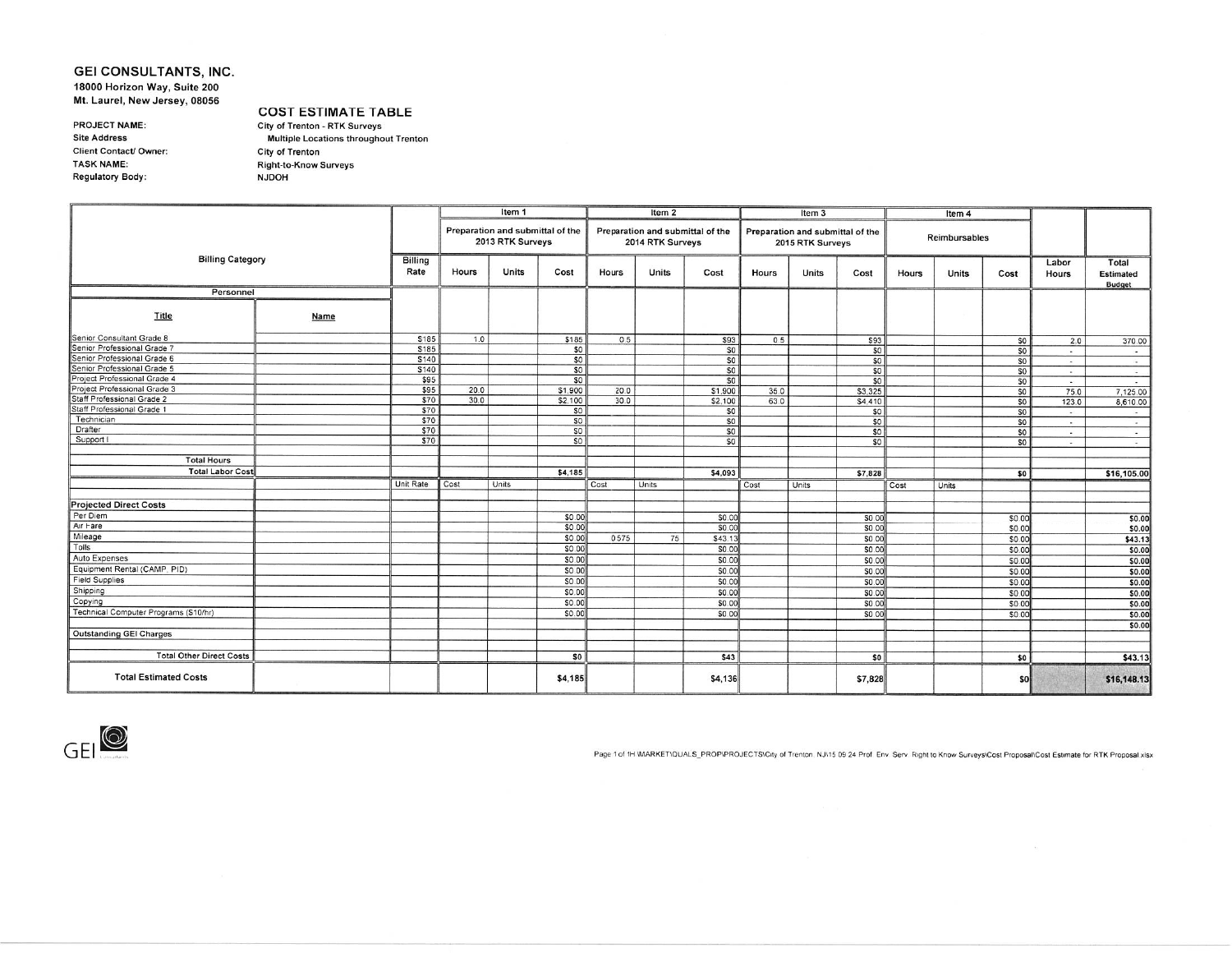500 Horizon Drive Suite 540 Robbinsville, NJ 08691 Tel: 609-890-7277 Fax: 609-890-9116



September 24, 2015

Isabel C. Garcia, QPA Purchasing Agent Division of Purchasing City of Trenton 319 East State Street Trenton, New Jersey 08608

#### RE: **COST PROPOSAL ENVIRONMENTAL FOR THE SERVICES PROFESSIONAL** PREPARATION OF THE 2013, 2014, AND 2015 ANNUAL RIGHT TO KNOW SERVICES FOR THE CITY OF TRENTON, NJ RFP2015-35 PARS PROPOSAL NO. 15-0210

Dear Ms. Garcia:

PARS Environmental, Inc. is pleased to provide the City of Trenton (City) with this cost proposal for Right-to-Know (RTK) and Hazard Communication Compliance Services.

# **PROJECT COST**

PARS will provide the Professional Services described in the Scope of Work which has been submitted under separate cover. The cost to complete the Scope of Work will be on an as needed, lump sum basis. The cost breakdown is detailed below:

# **BASE BID**

| Task 1   | 2013 RTK Full Survey              | \$16,499.00 |
|----------|-----------------------------------|-------------|
| Task 1 A | Written Hazard Communication Plan | \$2,265.00  |
| Task 2   | 2014 RTK Survey Update            | \$1,430.00  |
| Task 3   | 2015 RTK Survey Update            | \$13,432.00 |
|          |                                   |             |

## **TOTAL**

\$33,626.00

# **OPTIONAL TASKS**

| Task 1: | <b>Reactivation Online MSDS/SDS Database</b>            | $$2,300.00*$ |
|---------|---------------------------------------------------------|--------------|
|         | * Annual maintenance fee of \$950 waived for first year |              |